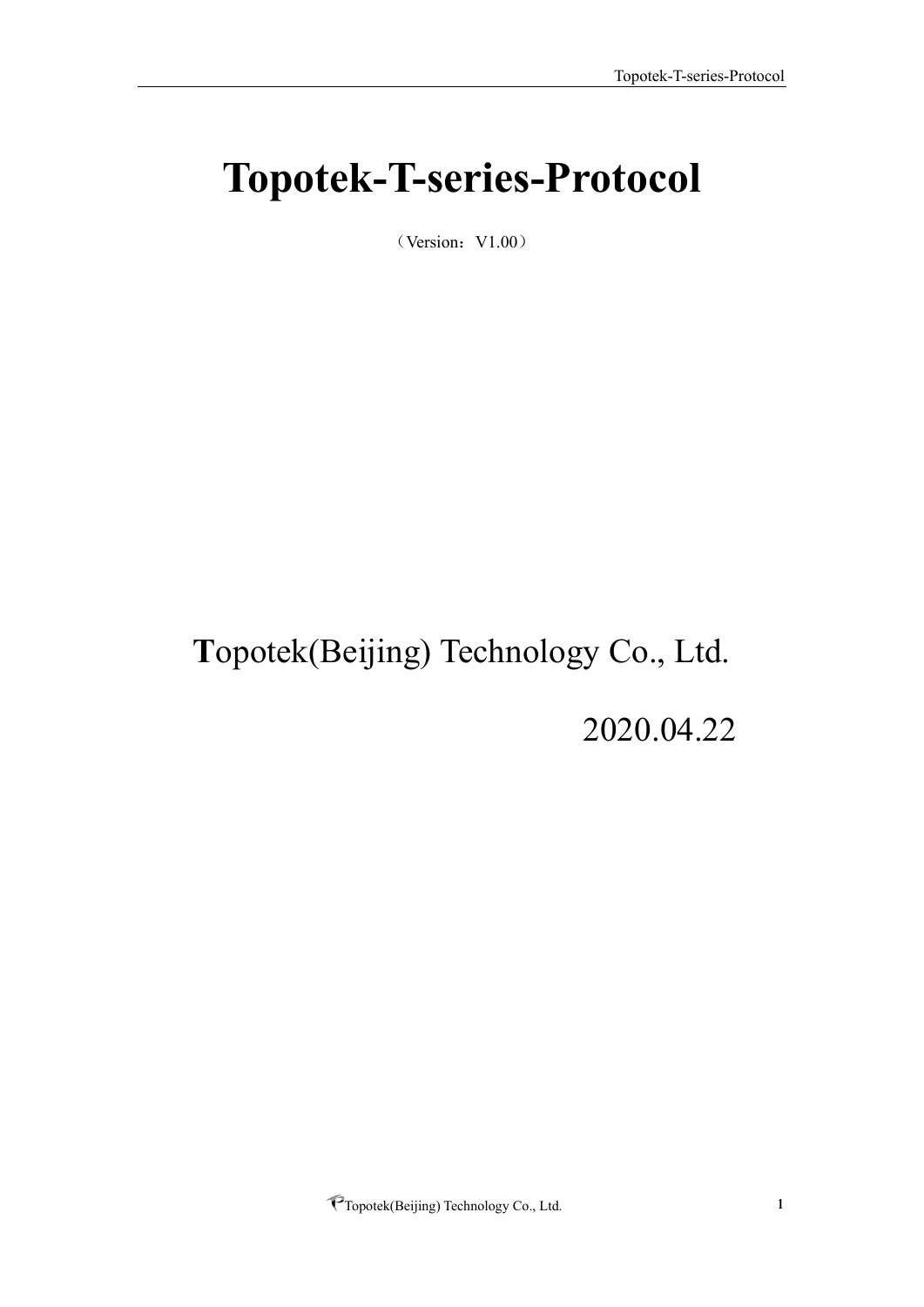<span id="page-1-0"></span>

| Data       | Version | <b>Descript</b>                      | Writer |
|------------|---------|--------------------------------------|--------|
| 2018.12.03 | V1.0.0  | T series protocol (T10PRO,TP18,TP30) | Liang  |
| 2020.04.22 |         | English version                      | Cai    |
|            |         |                                      |        |
|            |         |                                      |        |
|            |         |                                      |        |
|            |         |                                      |        |
|            |         |                                      |        |
|            |         |                                      |        |
|            |         |                                      |        |
|            |         |                                      |        |

# **Revision**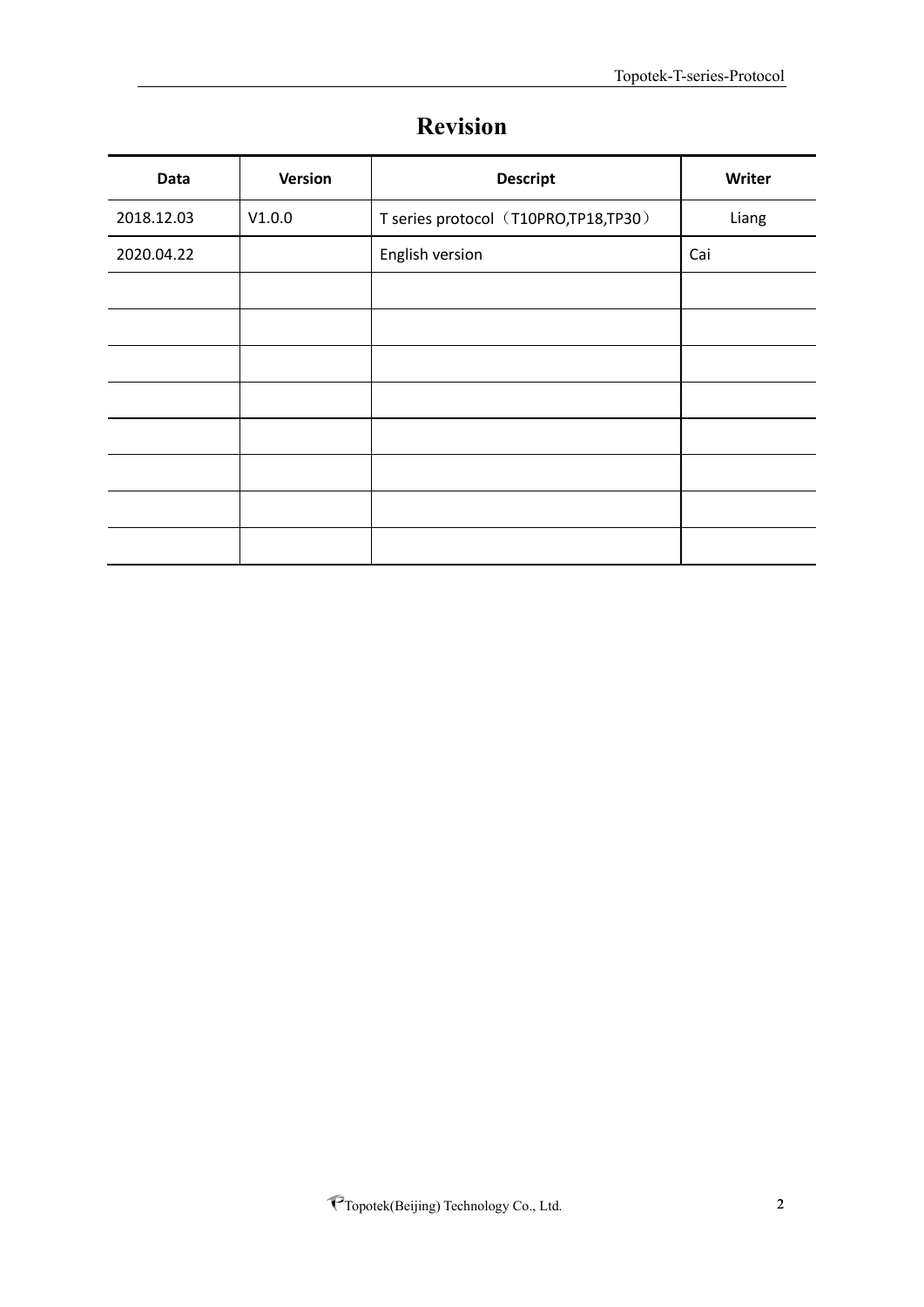| Catalog |  |
|---------|--|
|---------|--|

| 1.                 |                |  |
|--------------------|----------------|--|
| $\overline{2}$ .   |                |  |
|                    |                |  |
|                    |                |  |
| 3.                 |                |  |
|                    |                |  |
|                    |                |  |
|                    |                |  |
|                    |                |  |
| $\boldsymbol{4}$ . |                |  |
|                    | 1:             |  |
|                    |                |  |
|                    |                |  |
|                    |                |  |
|                    |                |  |
| 5.                 |                |  |
|                    |                |  |
|                    |                |  |
|                    | 3 <sub>1</sub> |  |
|                    | 4:             |  |
|                    |                |  |
|                    |                |  |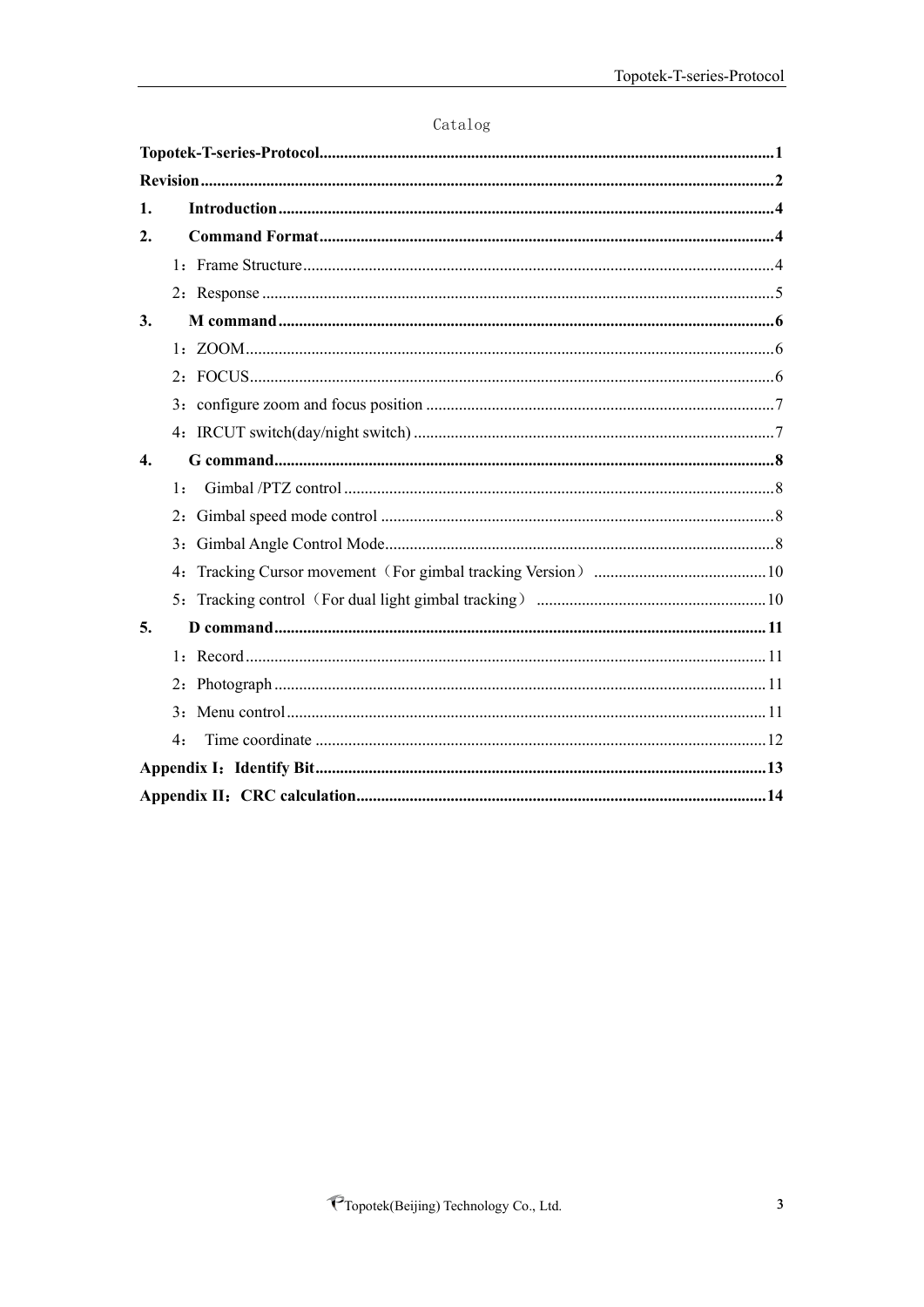$\Rightarrow$ 

## <span id="page-3-0"></span>**1. Introduction**

This tele-com protocols is based on T series optical zoom tracking gimbal system, include T10PRO, TP18,TP30.

## <span id="page-3-1"></span>**2. Command Format**

## <span id="page-3-2"></span>**1**:**Frame Structure**

12 to 27 char

| Frame<br>Head<br>(3char) | Target Bit<br>(2char) | Data<br>Length<br>1char) | Control<br>Bit<br>1char | Identify<br>Bit<br>(3char) | Data l<br>(char) | 0000<br>(char) | Data L<br>(char) | Correlation<br>Bit<br>(2char) |
|--------------------------|-----------------------|--------------------------|-------------------------|----------------------------|------------------|----------------|------------------|-------------------------------|
| $\#TP$                   | U/M/D/ I/E/<br>D      | ┻                        | W/r                     | X1X2X3                     | D <sub>1</sub>   | 0000           | DL               | <b>CRC</b>                    |

#### **Frame Head**:

#TP - data length is 2 byte, fixed length command;

#tp - various length command, data length depends on length bit, the maximum length is 0x0F; **Target Bit:** (source address, target address)

| Uart | lens | ISP image | Auxiliary | Gimbal |
|------|------|-----------|-----------|--------|
|      |      |           | equipment |        |

U: UART device address bit, that is, the external control module address is u when the external control module is controlled through the serial port;

M: Zoom lens address bit, the command to lens, such as : zoom, focus;

D: ISP processor address, such as record, photo, TF status , and so on ;

E: Auxiliary equipment address, such as thermal camera, laser measure(LRF);

G: Gimbal address, such as pitch, yaw control, angle reading;

[Target] same as above;

[Data Length] depends on how many data we have, the maximum length is F;

[Control bit] r->query; w->setup; c->callback

[Data1] data;

[Identifier] to be used for identifying; (see about Appendix I)

[CRC] all converted to HEX except the head. Use accumulation to add up, then convert result to ASC-II, 2 chars, high bit is in front; see attachment in the last page. (see about Appendix II)

## **Serial Port setting:**

Baud Rate :115200, data length is 8, stop bit is 1, CRC is none.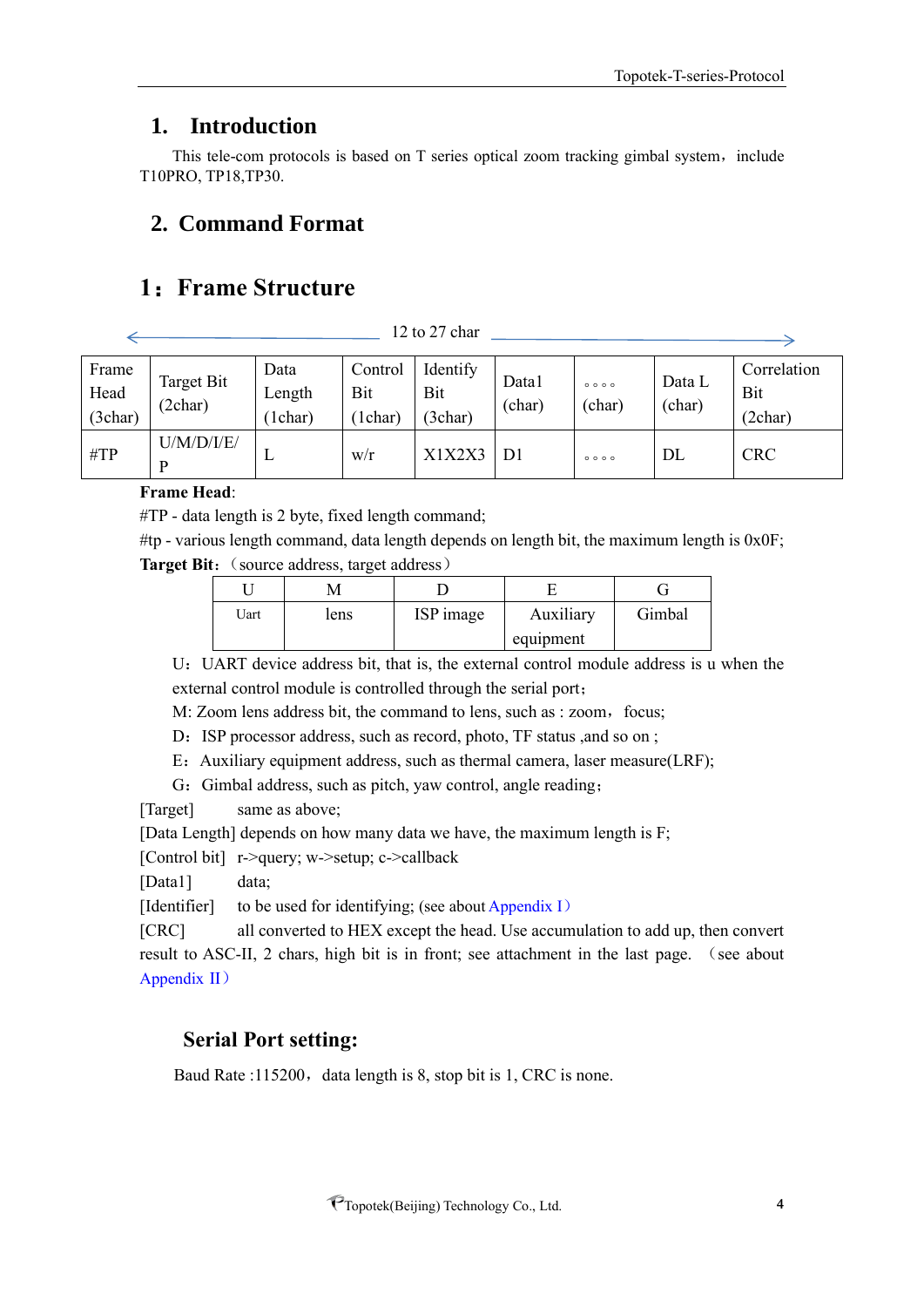# <span id="page-4-0"></span>**2**:**Response**

(1) correct command:

Control command: echo the same as before, exchange source address and destination; Query command: put query content in frame Data Bit to echo, exchange source address and destination;

(2) wrong command: Command failed:#TP dd 2wERE!! RR Example: #TPMU2wERE!!30 Exchange source address and destination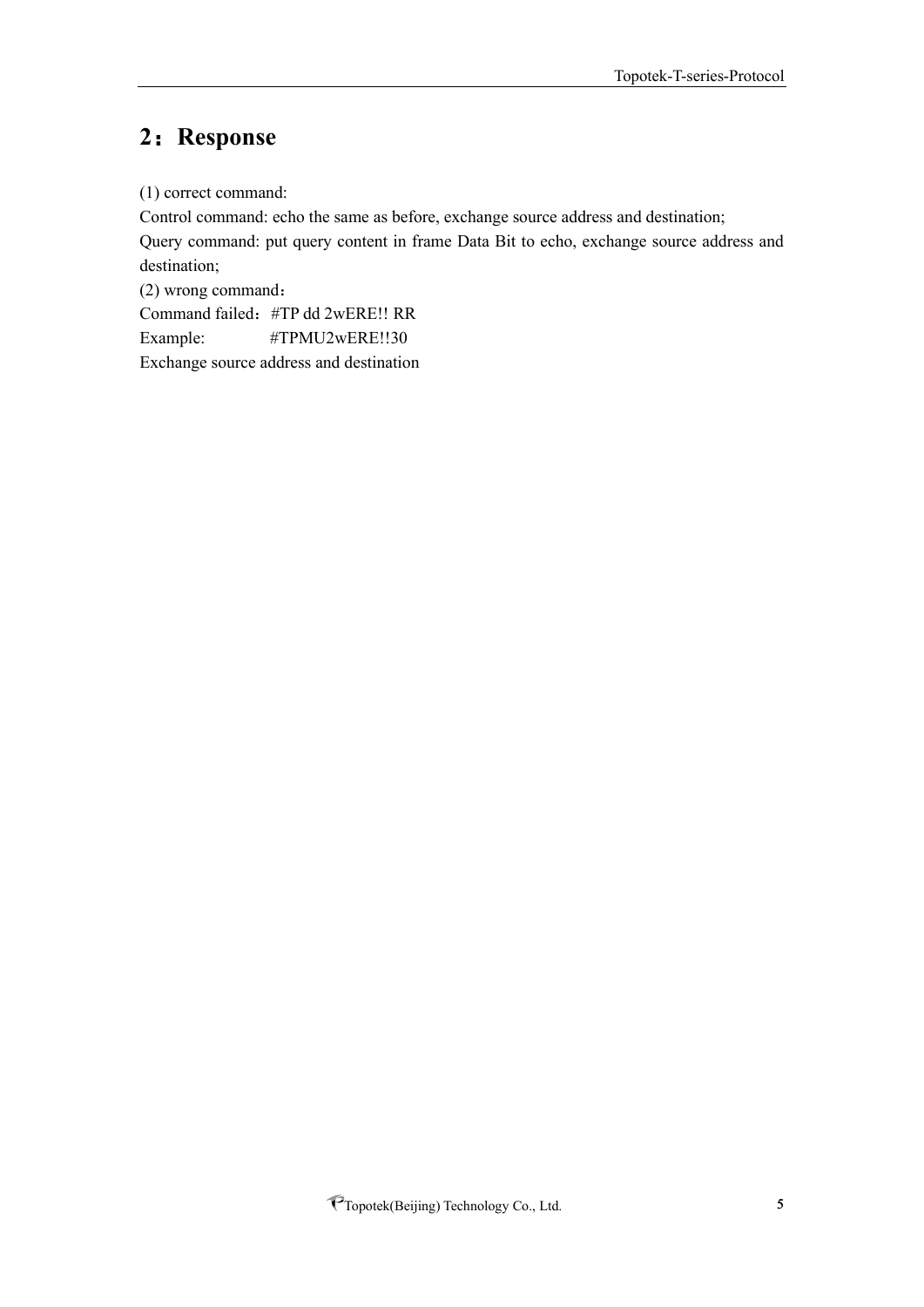## <span id="page-5-0"></span>**3.** M **command**

## <span id="page-5-1"></span>**1**:**ZOOM**

#### **1.1 Control**

Control bit: w Identify Bit: ZMC

Data bit:

| stop     |
|----------|
| zoom in  |
| zoom out |

Note: zoom in/out shall be used together with stop commands

Uart command example:

| #TPUM2wZMC005C | stop     |
|----------------|----------|
| #TPUM2wZMC015D | zoom in  |
| #TPUM2wZMC025E | zoom out |

#### **1.2 Reading**

Control bit: w Identify Bit: ZMC Data bit: 00 Uart command example: send: #TPUM2rZOM0063 receive:#tpMU4rZOM Z0Z1Z2Z3 RR

Z0Z1Z2Z3: use four chars to represent signed char zoom location, high bit is in front; eg:#tpMU4rZOMFFB447  $Z0Z1Z2Z3 = FFB4(char)$  ->  $FFB4(Hex)$  ->-76

Note that zoom location is -76

## <span id="page-5-2"></span>**2**:**FOCUS**

#### **2.1 Control**

Control bit: w Identify Bit: FCC Data bit:  $X_0X_1$ 

| $X_0X_1$ |                                 |
|----------|---------------------------------|
| 00       | stop                            |
| 01       | focus $+$                       |
| 02       | focus -                         |
| 10       | Auto mode (To be added)         |
| 11       | Manual mode (To be added)       |
| 12       | Keying mode (To be added)       |
| 20       | Trigger one focus (To be added) |

Note: focus in/out shall be used together with stop commands

Uart command example:

#TPUM2wFCC003E stop #TPUM2wFCC013F focus+ #TPUM2wFCC0240 focus-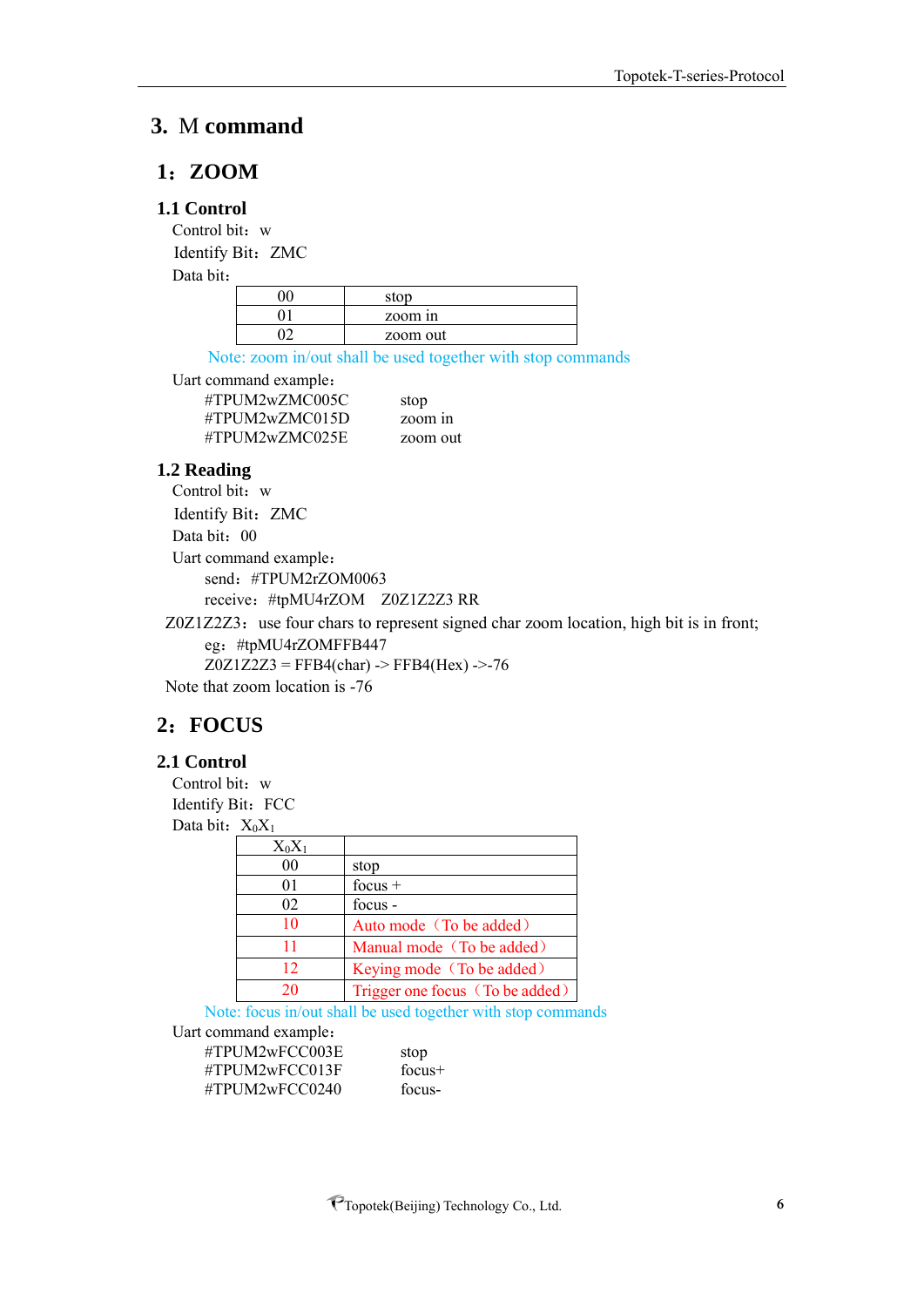#### **2.2 Reading**

Control bit: w Identify Bit: FCC Data bit: 00 Uart command example: send:#TPUM2rFOC0045 receive:#tpMU2rFOC F0F1F2F3 RR

F0F1F2F3: use four chars to represent signed char zoom location, high bit is in front; eg:#tpMU4rFOCFFB429  $F0F1F2F3 = FFB4(char) \rightarrow FFB4(Hex) \rightarrow 76$ Note that zoom location is -76

#### <span id="page-6-0"></span>**3**:**configure zoom and focus position**

Control bit: w Identify Bit: ZFP Data bit: Z0Z1Z2Z3 F0F1F2F3

 $Z0Z1Z2Z3$ : use four chars to represent signed char zoom location, high bit is in front;

 $Z0Z1Z2Z3$ : use four chars to represent signed char focus location, high bit is in front; Example: set zoom position as  $-76$ , focus position as  $50$ , convert  $-76$  and  $50$  to complement

form FFB4 and 0032. Then convert them to be 'F''F''B"4' and '0"0"3"2'; Add frame head. address、frame length、commands and CRC. Finally name it as #tpUM8wZFPFFB400320F.

Note: If only set zoom position, focus value should be filled with 'N''N''N''N'; and the camera will autofocus after setting.

## <span id="page-6-1"></span>**4**:**IRCUT switch(day/night switch)**

Control bit: w Identify Bit: IRC Data bit:  $x_1x_2$ 

| Day mode       |
|----------------|
| Night mode     |
| Reverse status |

Uart command example: #TPUM2wIRC0A61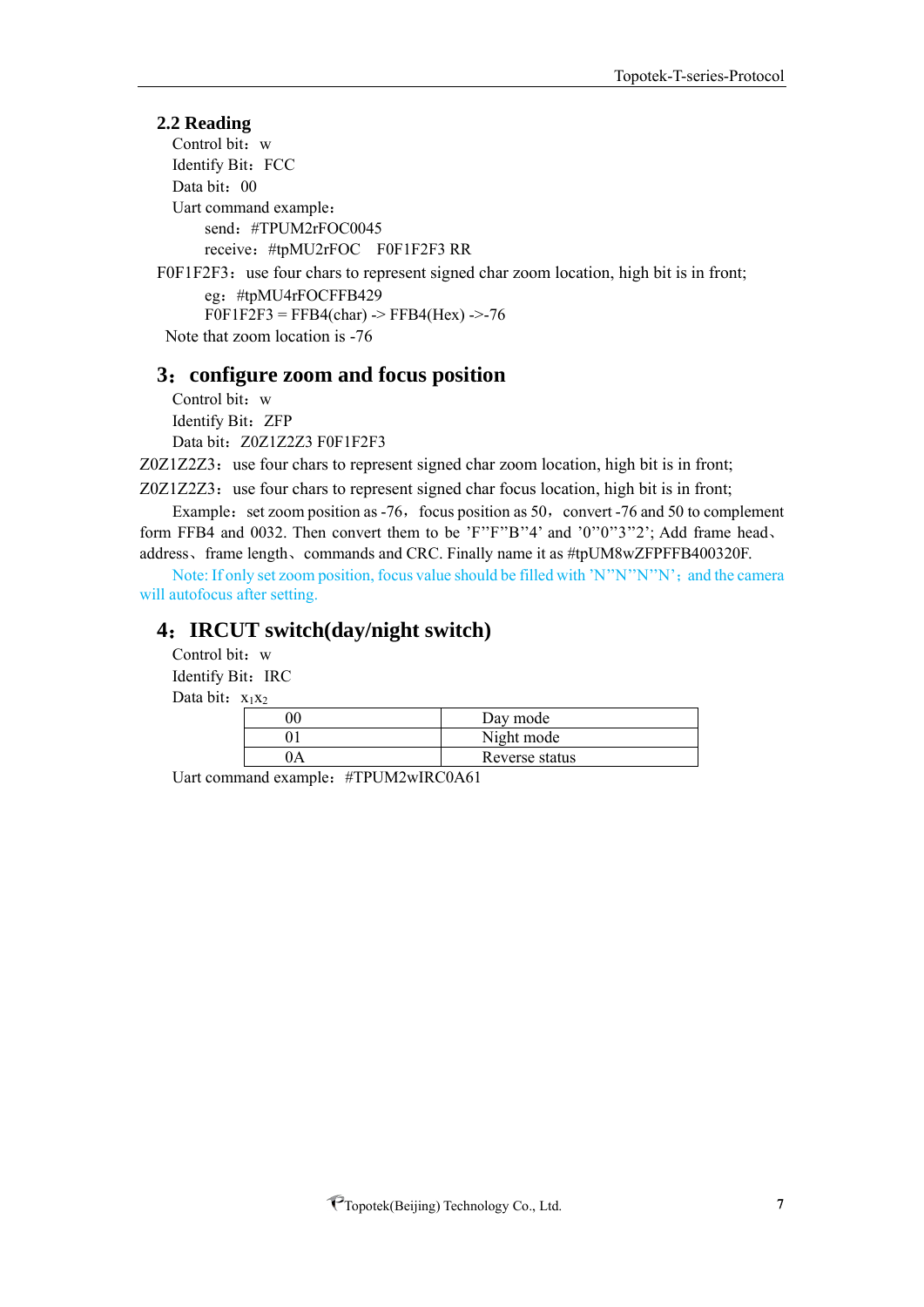## <span id="page-7-0"></span>4. G **command**

## <span id="page-7-1"></span>**1**: **Gimbal /PTZ control**

Control bit: w Identify Bit: PTZ Data bit: x1x2

| x1x2 | 00     | 01   | 02                    | 03                    | 04    | 05                      |
|------|--------|------|-----------------------|-----------------------|-------|-------------------------|
| Func | stop   | up   | down                  | left                  | right | Goto Center<br>position |
| x1x2 | 06     | 07   | 08                    | 09                    |       |                         |
| Func | Follow | Lock | Lock/follow<br>switch | Gimbal<br>calibration |       |                         |

Uart command example:#TPUG2wPTZ006A

## <span id="page-7-2"></span>**2**:**Gimbal speed mode control**

Control bit: w Identify Bit:GSY、GSP、GSR、GSM Data bit: x1x2

|           | Gimbal speed Control                           |
|-----------|------------------------------------------------|
| YAW Cmd   | #TPUG 2 w GSY X0X1 RR                          |
|           | X0X1                                           |
|           | Rotation Speed (-99,99) (0.1 deg/s)            |
| PITCH Cmd | $\#TPUG$ 2 w GSP $X0X1$ RR                     |
|           | X0X1                                           |
|           | Rotation Speed $(-99, +99)$ (0.1 deg/s)        |
| ROLL Cmd  | $\#TPUG$ 2 w GSR $X0X1$ RR                     |
|           | X0X1                                           |
|           | Rotation Speed $(-99, +99)$ (0.1 deg/s)        |
| Yaw&Pitch | #tpUG 4 w GSM Y0Y1 P0P1 RR                     |
|           | <b>Y0Y1 P0P1</b>                               |
|           | Rotation Speed $(-99,99)$ $(0.1 \text{deg/s})$ |

#TPUG2wGSYE276

Gimbal rotation speed is X0X where X0X1 is 8 signed char (unit is 0.1degree/s), The right direction of Yaw is positive. The up of Pitch is positive. E.g. gimbal rotates at speed 3 degree/sec to left, we have to convert -30 to 0xE2, then further converted to 'E'、'2'. Noe that RR is calibration.

## <span id="page-7-3"></span>**3**:**Gimbal Angle Control Mode**

## **3.1 Gimbal\_Angle\_Control**

Control bit: w Identify Bit:GAY、GAP、GAR、GAM Data bit: see below

| X0X1X2X3                  |                      | X4X5                                                                 |
|---------------------------|----------------------|----------------------------------------------------------------------|
| Angle $(.150.00, 150.00)$ |                      | Rotation Speed is $(0,99)$ with precision                            |
|                           |                      | $(0.1 \text{deg/s})$                                                 |
|                           |                      |                                                                      |
|                           | Gimbal Angle Control | #tpUG 6 w GAY $X0X1X2X3$ X4X5 RR<br>#tpUG 6 w GAP $X0X1X2X3$ X4X5 RR |

PTopotek(Beijing) Technology Co., Ltd. 8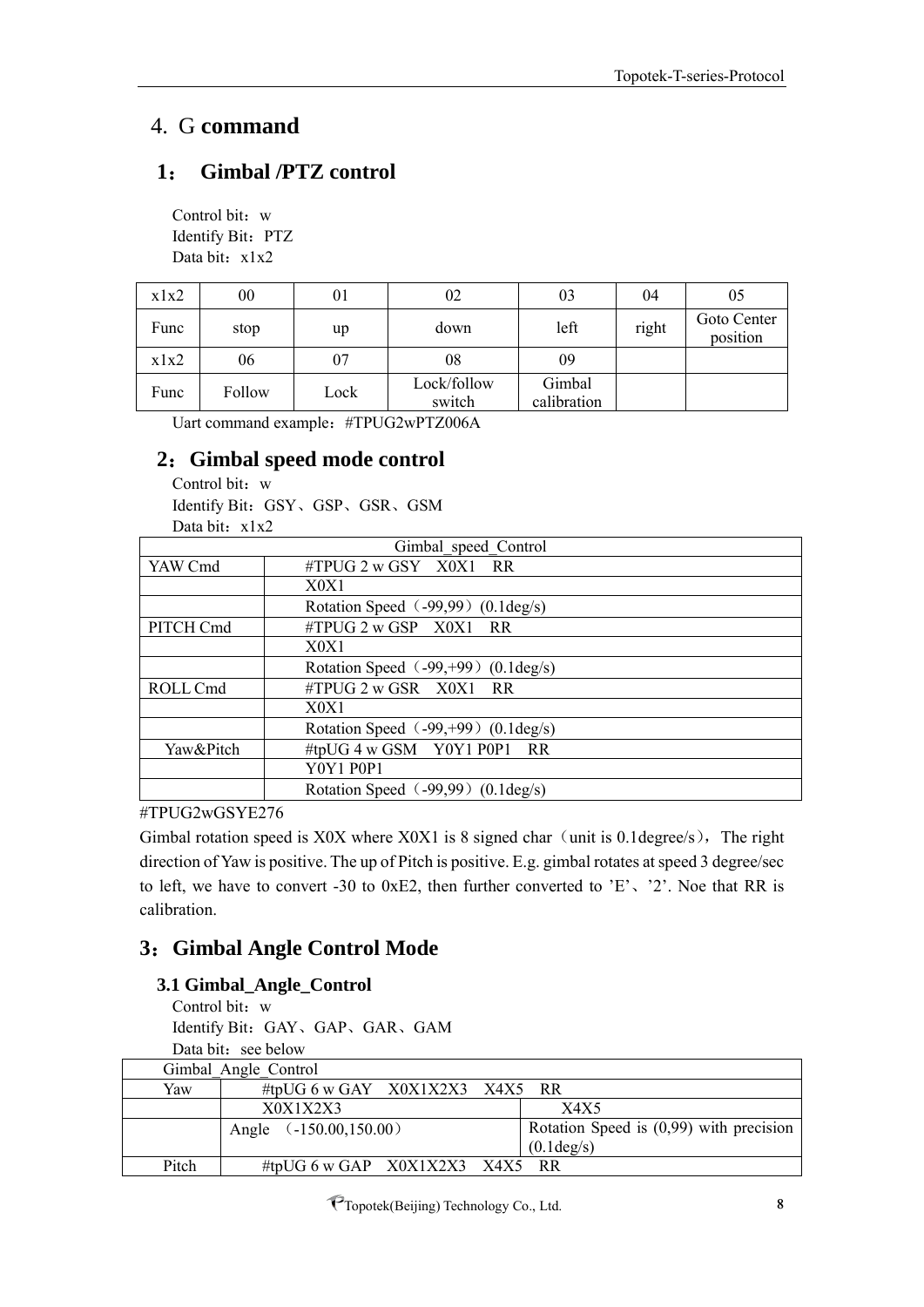|           | X0X1X2X3                                     | X4X5                                      |
|-----------|----------------------------------------------|-------------------------------------------|
|           | $(.90.00,+90.00)$<br>Angle                   | Rotation Speed is $(0,99)$ with precision |
|           |                                              | $(0.1 \text{deg/s})$                      |
| Roll      | #tpUG 6 w GAR $X0X1X2X3$ X4X5 RR             |                                           |
|           | X0X1X2X3                                     | X4X5                                      |
|           | $(.90.00,+90.00)$<br>Angle                   | Rotation Speed is $(0,99)$ with precision |
|           |                                              | $(0.1 \text{deg/s})$                      |
| Yaw&Pitch | #tpUG C w GAM Y0Y1Y2Y3 Y4Y5 P0P1P2P3 P4P5 RR |                                           |
|           | Y0Y1Y2Y3 / P0P1P2P3                          | Y4Y5 / P4P5                               |
|           | Angle (-150.00,150.00)/(-90.00,+90.00)       | Rotation Speed is $(0,99)$ with precision |
|           |                                              | $(0.1 \text{deg/s})$                      |

#### Example:#tpUG6wGAYEF073288

Gimbal rotates at speed of X4X5. X0X1X2X3 indicates angle. They are using 16 bits data to represent string. The right-side of Yaw is positive, the up-side of Pitch is positive. E.g. Angle is -50 degree. We have to use -5000, then convert it to be 16 bit binary number 0xEC78, then further convert it to be 'E', 'C', '7', '8'. X4X5 ; Note that RR is calibration.

#### **3.2 Get Gimbal Current Angle**

Control bit: r Identify Bit: GAC Data bit: 00 Uart command example: send: #TPUG2rGAC0032 receive:#tpUG C r GAC Y0Y1Y2Y3P0P1P2P3R0R1R2R3 CC

| Y0Y1Y2Y3  | P0P1P2P3    | <b>ROR1R2R3</b> |
|-----------|-------------|-----------------|
| Yaw Angle | Pitch Angle | Roll Angle      |

Angle is 16 bit binary data. High bit is in front.

Example: Y0Y1Y2Y3 = 'E' 'C' '7' '8' = 0xEC78 = -5000 (0.01degree)

#### **3.3 Gimbal angle info send out regularly**

Gimbal angle info send out regularly Setting: Control bit: w Identify Bit: GAA Data bit: X0X1

| 70X |                |
|-----|----------------|
|     | Enable sending |
|     | Close sending  |

Uart command example:#TPUG2wGAA0136 Inquiry the regularly sending status: Control bit: r Identify Bit: GAA Data bit: 00

| receive: | #TPGU2rGAA $x1x2$ RR |
|----------|----------------------|
| 00       | Close                |
|          | enable               |

Uart command example:#TPUG2rGAA0030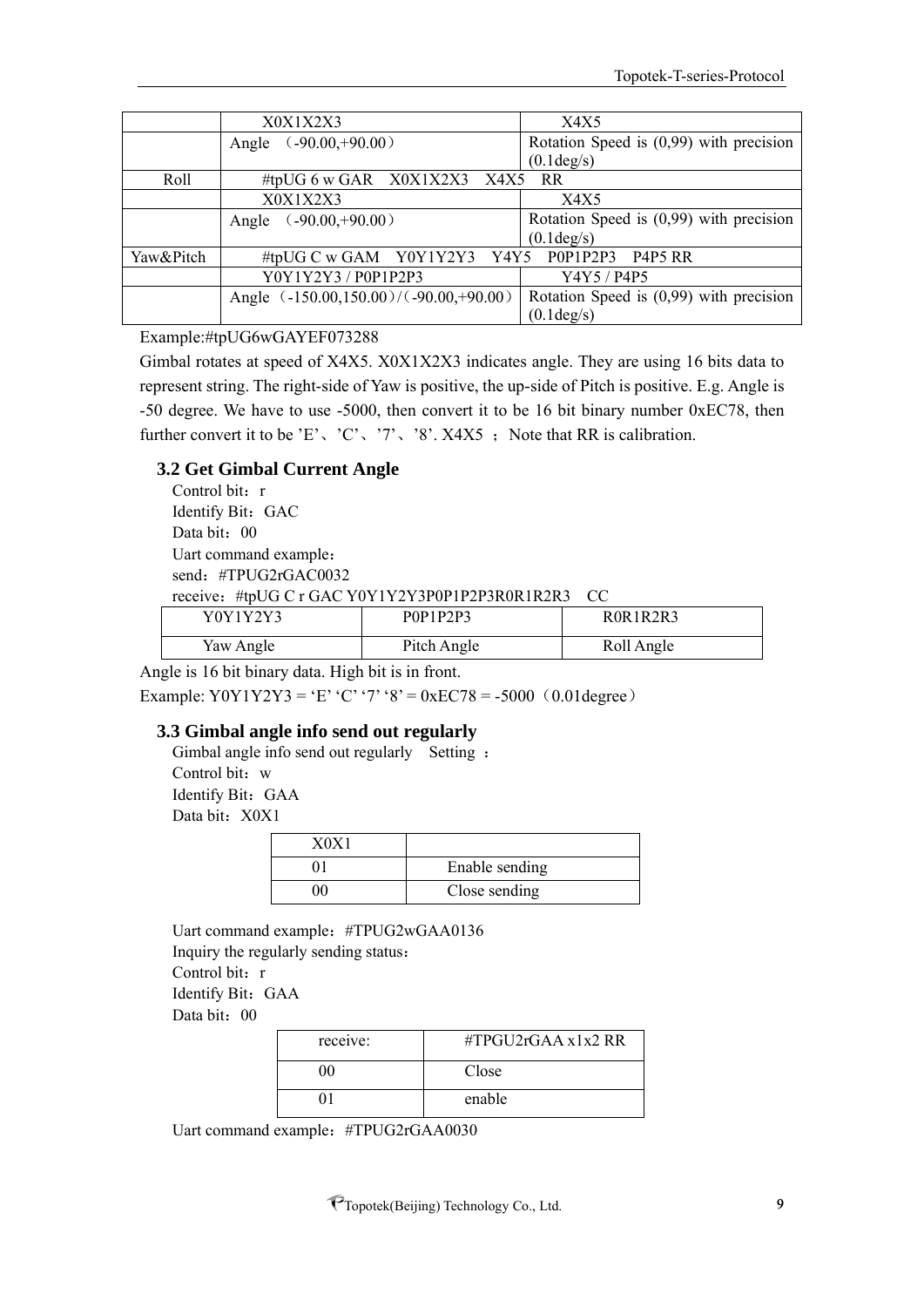## <span id="page-9-0"></span>**4**:**Tracking Cursor movement**(**For gimbal tracking Version**)

#### **4.1 x axis moving**

Control bit: w Identify Bit: SYC Data bit: X<sub>0</sub>X<sub>1</sub>X<sub>2</sub>X<sub>3</sub>

#### **4.1 Y axis moving**

Control bit: w Identify Bit: SPC Data bit: X0X1X2X3

Control the crosshairs to move to x0x1x2x3; x0x1x2x3 indicates the number of pixels deviating from the center point, the 16 bit signed number represented by the character (unit: pixel), the right of X axis is positive, and the lower of Y axis is positive (eg: move to the position of 50 pixels on the left, i.e., convert - 50 hex representation 0xffce to  $f'$ ,  $f'$ ,  $C'$ ,  $e'$ ); RR check bit

Note: Initially, any movement of the transmit cursor will result in a Crosshairs;

## <span id="page-9-1"></span>**5**:**Tracking control**(**For dual light gimbal tracking**)

Control bit: w Identify Bit: SUM Data bit:  $X_0X_1$ 

| $X_0X_1$ |                                                                  |  |  |  |
|----------|------------------------------------------------------------------|--|--|--|
| 00       | Tracking stop                                                    |  |  |  |
|          | Tracking confirm                                                 |  |  |  |
|          | Secondary tracking (reselect target during<br>existing tracking) |  |  |  |

#TPUG2wSUM0061 Tracking stop #TPUG2wSUM0162 Tracking confirm #TPUG2wSUM0263 Secondary tracking

Note: if the crosshairs do not appear, the tracking confirmation will be sent directly, and the center point will be the target;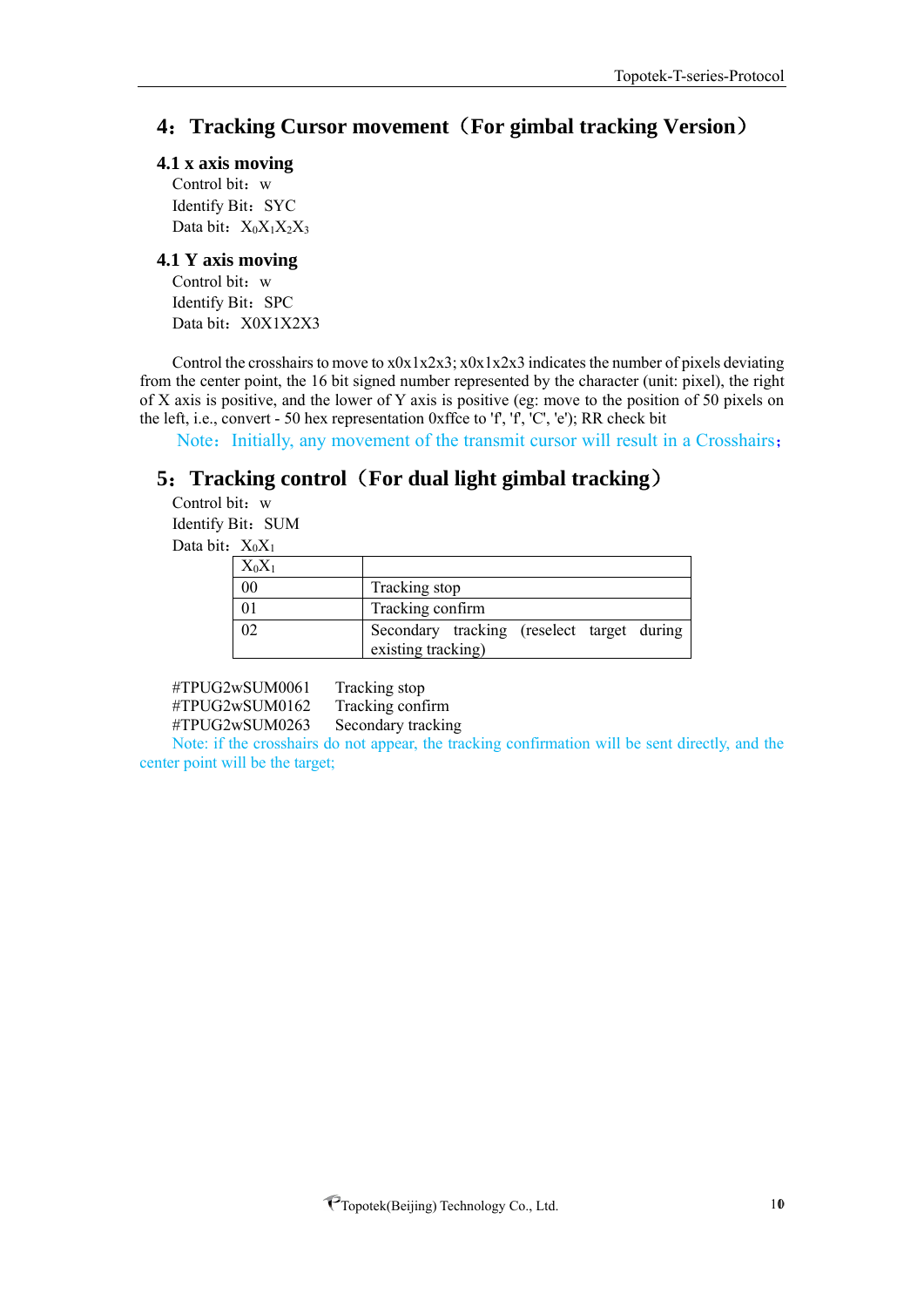## <span id="page-10-0"></span>5. D command

#### <span id="page-10-1"></span>**1**:**Record**

#### **1.1 control**

Control bit: w Identify Bit: REC Data bit:  $x_1x_2$ 

x<sub>1</sub>x<sub>2</sub> Function description 00 Stop record 01 Start record 0A Overturn status

Uart command example:#TPUD2wREC0A54

#### **1.2 inquiry status**

Control bit: r Identify Bit: REC

Data bit:  $x_1x_2$ 

| X <sub>1</sub> |             |              |
|----------------|-------------|--------------|
|                | Record mode | Photo mode   |
|                |             |              |
| description    | No record   | Being record |

Uart command example:#TPUD2rREC003E

## <span id="page-10-2"></span>**2**:**Photograph**

Control bit: w Identify Bit: CAP Data bit: 0 X

| description | Photograph | Record /photo mode switch |
|-------------|------------|---------------------------|

Uart command example:#TPUD2wCAP013E

## <span id="page-10-3"></span>**3**:**Menu control**

Customers can set video resolution, photo resolution, language, image, AWB, EV, ISO and other parameters in the menu.

Control bit: w

Identify Bit: MNU

Data bit: 0 X

| 48          |    |      |      |       |    |      |
|-------------|----|------|------|-------|----|------|
| description | up | down | left | right | ОK | Menu |

Uart command example:#TPUD2wMNU065F

PTopotek(Beijing) Technology Co., Ltd. 11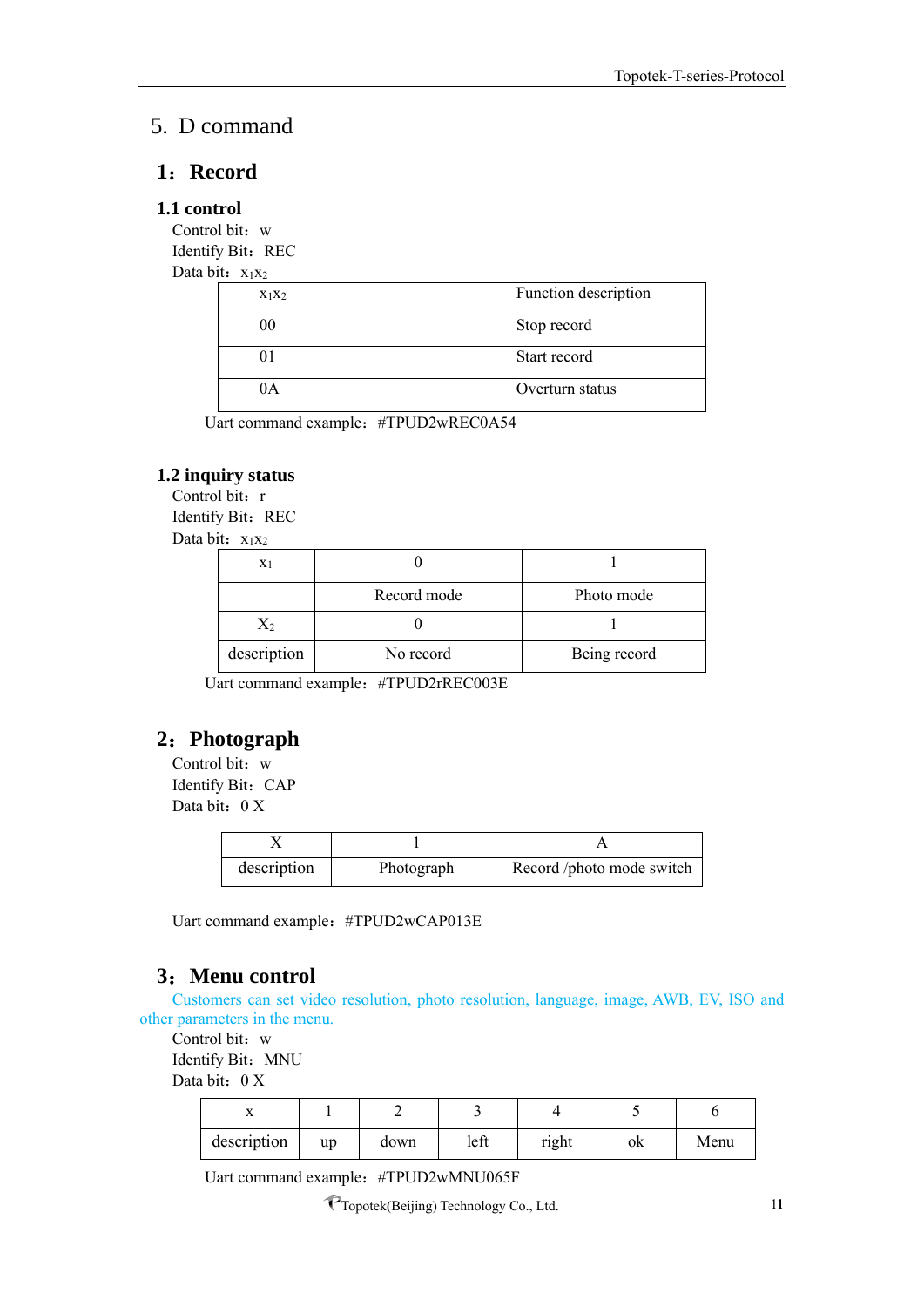# <span id="page-11-0"></span>**4**: **Time coordinate**

Control bit: w Identify Bit: see below table Data bit: see below table

| Description | Control bit | Data bit                            |
|-------------|-------------|-------------------------------------|
| Latitude    | LAT         | $X_0 X_1X_A$                        |
| Longitude   | LON         | $X_0 X_1X_B$                        |
| Altitude    | ALT         | $X_0 X_1X_5$                        |
| Time        | TIM         | $X_0 X_1X_E$ (hh-mm-ss.ss-DD-MM-YY) |

Uart command example:#tpUDFwTIM142832.0003121838 2018-12-03 14:28:32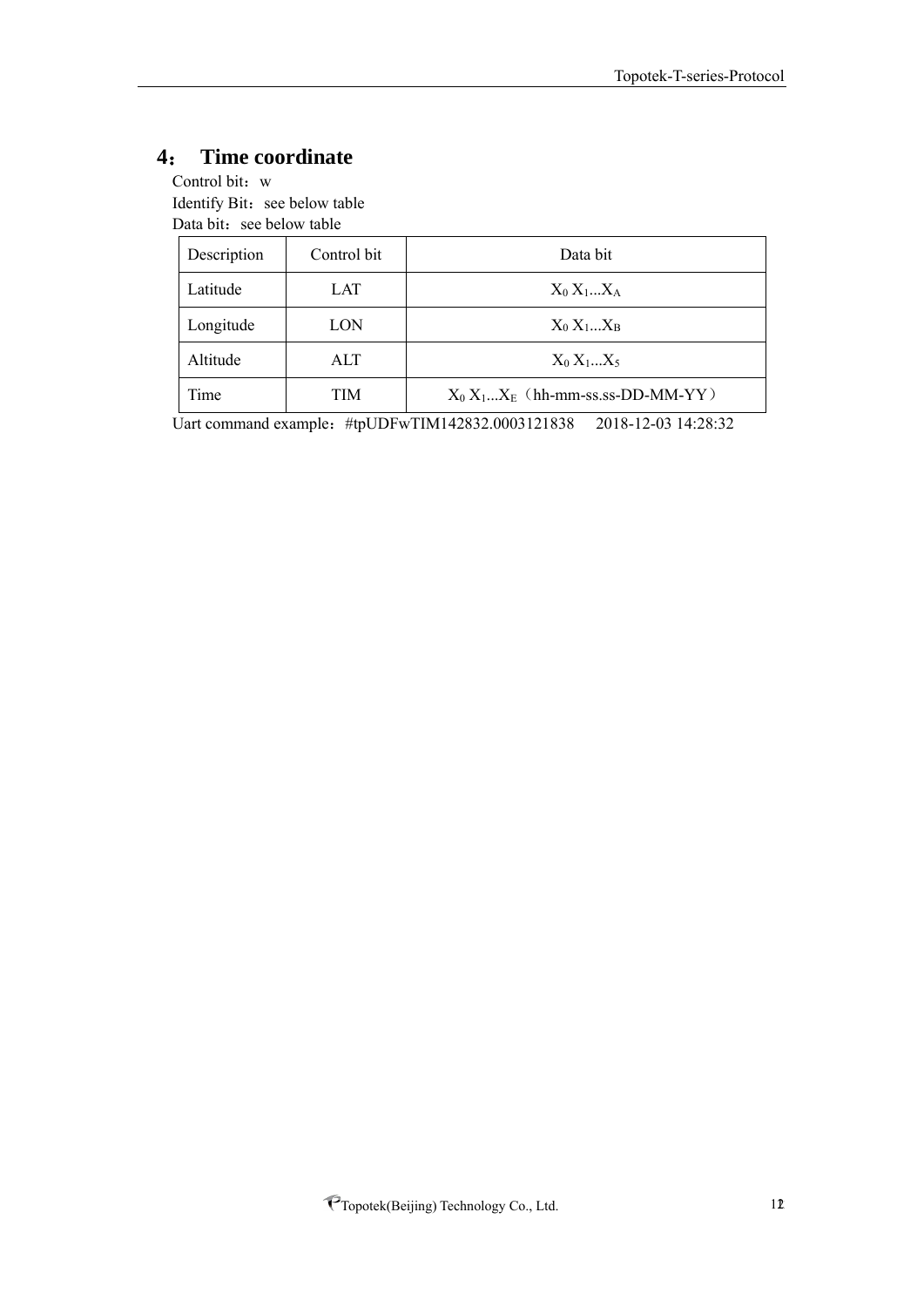| Identify   | Description                        | Identify   | Description                        |
|------------|------------------------------------|------------|------------------------------------|
| Bit        |                                    | <b>Bit</b> |                                    |
| <b>ZMC</b> | ZOOM control                       | <b>REC</b> | Record                             |
| <b>FCC</b> | Focus control                      | CAP        | Photograph                         |
| <b>ZFP</b> | Setting zoom& focus position       | <b>IRC</b> | IR cut switch                      |
| <b>PTZ</b> | Gimbal control (PTZ)               | <b>MNU</b> | Menu                               |
| <b>GAC</b> | Gimbal angle status                | <b>GAA</b> | Gimbal angle send out regularly    |
| <b>GSY</b> | Speed control of YAW axis of PTZ   | <b>GAY</b> | Angle control of YAW axis of PTZ   |
| <b>GSP</b> | Speed control of Pitch axis of PTZ | GAP        | Angle control of Pitch axis of PTZ |
| <b>GSR</b> | Speed control of Roll axis of PTZ  | <b>GAR</b> | Angle control of Roll axis of PTZ  |
| <b>GSM</b> | Speed control of YAW& Pitch axis   | <b>GAM</b> | Angle control of YAW& Pitch axis   |
|            | of PTZ                             |            | of PTZ                             |
| <b>SDC</b> | TF card capacity                   | AWB        | Auto white balance                 |
| <b>ISO</b> | Photo sensibility                  | <b>EVS</b> | Exposure compensation              |
| LAT        | latitude                           | ALT        | height                             |
| LON        | longitude                          | <b>TIM</b> | Time                               |

# <span id="page-12-0"></span>**Appendix I**:**Identify Bit**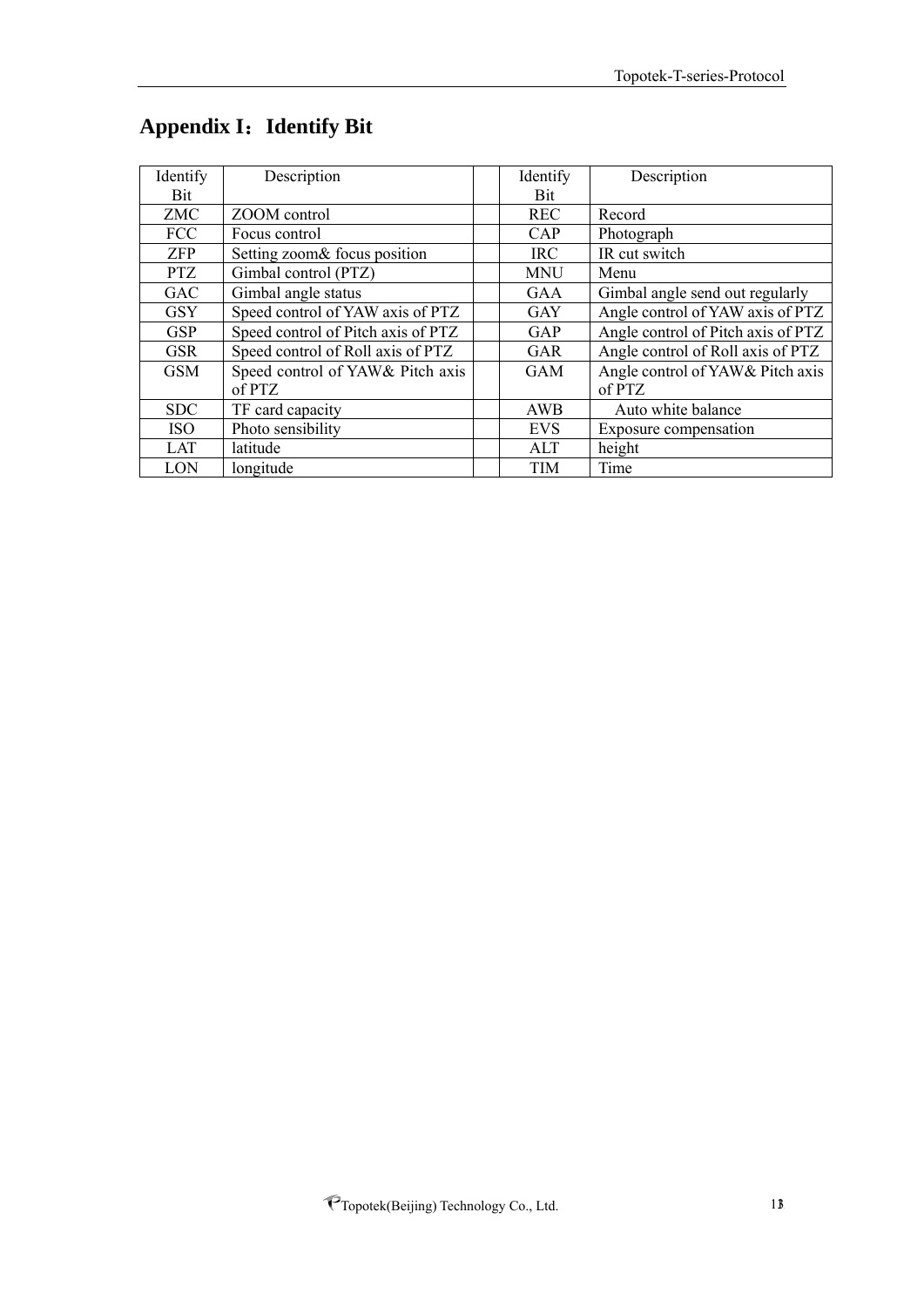# <span id="page-13-0"></span>**Appendix II**:**CRC calculation**

```
char CalculateCrc(volatile char *cmd, char len){ 
     char crc;
     int i;
     crc=0;
     for(i=0; i<len; i++){
           \text{crc} \mathrel{+}= \text{cmd}[i];}
     return(crc);
}
To convert the generated hex to two characters:
```
eg:#TPUD2wAWB01 The value of the generated CRC is 0x44 Then the final command is a string: #TPUD2wAWB0144